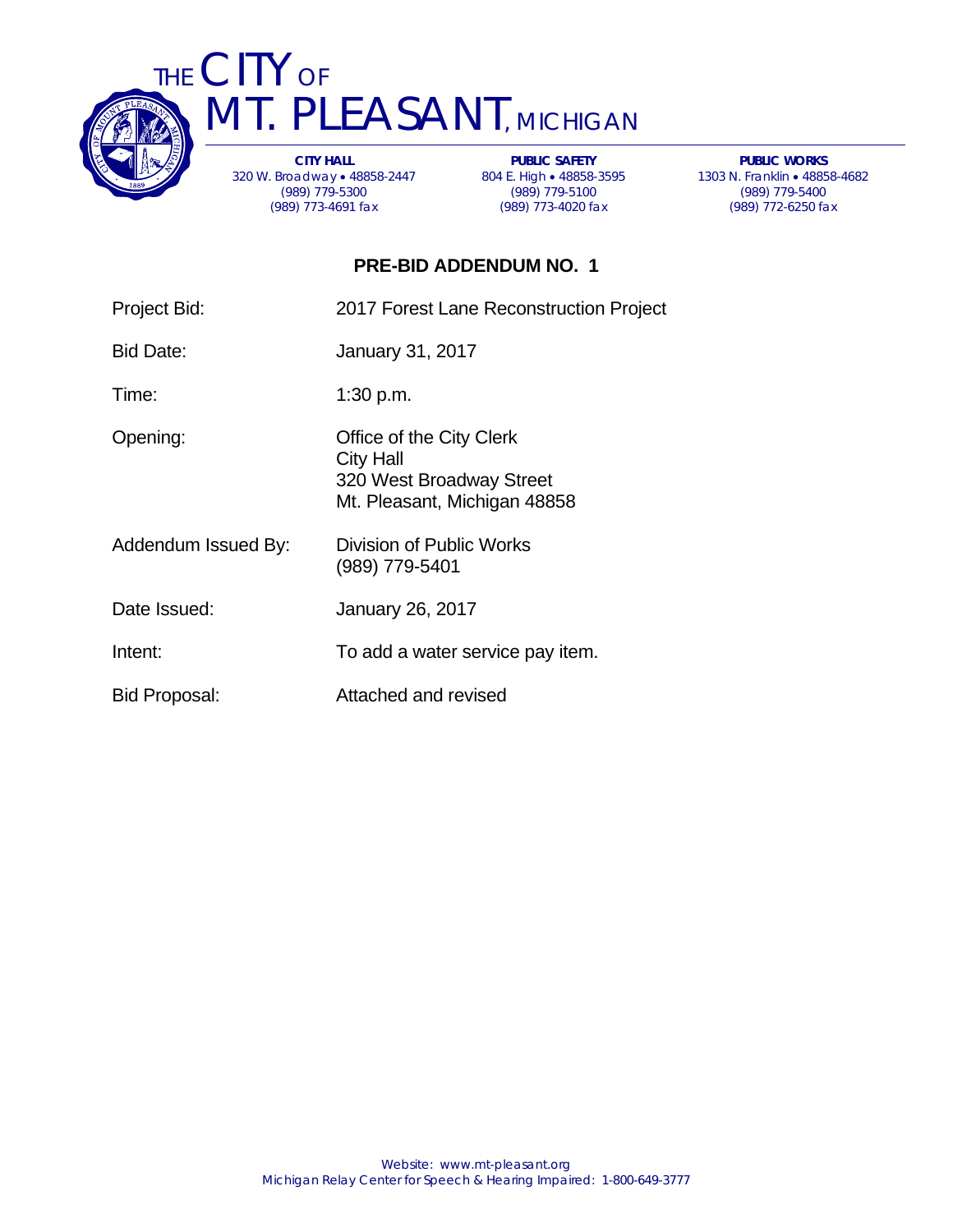## City of Mt. Pleasant, Michigan 2017 Forest Lane Reconstruction Project **BID PROPOSAL**

City Hall **City Hall City Hall City Hall City Hall City Hall City Hall City Hall City Hall City Hall City Hall City Hall City Hall City Hall City Hall City Hall City Hall City Hall City Ha**  320 W. Broadway Street Mt. Pleasant, MI 48858

TO: Office of the City Clerk BID DATE: January 31, 2017

 The undersigned, as Bidder, hereby declares that his bid is made in good faith without fraud or collusion with any person or persons bidding on the same Contract; that he has carefully read and examined the Contract Documents, including the Notice to Bidders, Instructions, Bond Forms, Technical and Detailed Specifications, and Contract Drawings, for the designated work and understands all of the same; that he, or his representative, has made such a personal investigation at the site as is necessary to determine the character and difficulties attending the execution of the proposed work; and he proposes and agrees that if this Proposal is accepted, he will contract with the Owner in the form of the Contract hereto annexed, to provide necessary machinery, tools, apparatus and other means of construction, including utility and transportation services, necessary to do all the work and furnish all the materials and equipment specified or referred to in the Contract Documents, including Addenda No. \_, \_, and \_, in the manner and time therein prescribed, and according to the requirements of the Owner as therein set forth to furnish Contractor Bonds and Insurance required of the Contractor by the Contract Documents, and that he will take in full payment therefore the unit prices set forth in the following Proposal.

 The Bidder understands that the Owner reserves the right to reject any or all bids and to waive any irregularities in the bidding.

 The Bidder agrees that his bid shall be good and may not be withdrawn for a period of sixty (60) calendar days after the scheduled closing time for receiving the bids.

 Upon receipt of a written Notice of Award of the Bid, the Bidder shall execute the formal Contract Agreement attached hereto within ten (10) days and shall deliver to the Owner a Surety Bond or Bonds required. In the event the Contract and Bond are not executed within the time above set forth, the Bid Deposit attached in the sum of five percent (5%) of the Bid Proposal shall become the property of the Owner as liquidated damages for the delay and additional expense to the Owner caused thereby.

 The Bidder hereby agrees to commence work under this Contract on or before the date to be specified in the written Notice to Proceed executed by the Owner and to fully complete the project as stipulated in the Special Conditions of these Specifications. The Bidder further agrees to pay as liquidated damages the sum indicated in the Special Conditions for each consecutive calendar day thereafter, until substantial completion, that is when all work items in the proposal are complete and notification of substantial completion of work items and final quantities is given to the Director of Public Works by the contractor. The below unit prices shall include all labor, materials, overhead, profit, insurance, etc., to cover the finished work of the several kinds specified, and the Bidder agrees to perform all of the work described in the Specifications and/or shown on the Plans for the following unit prices: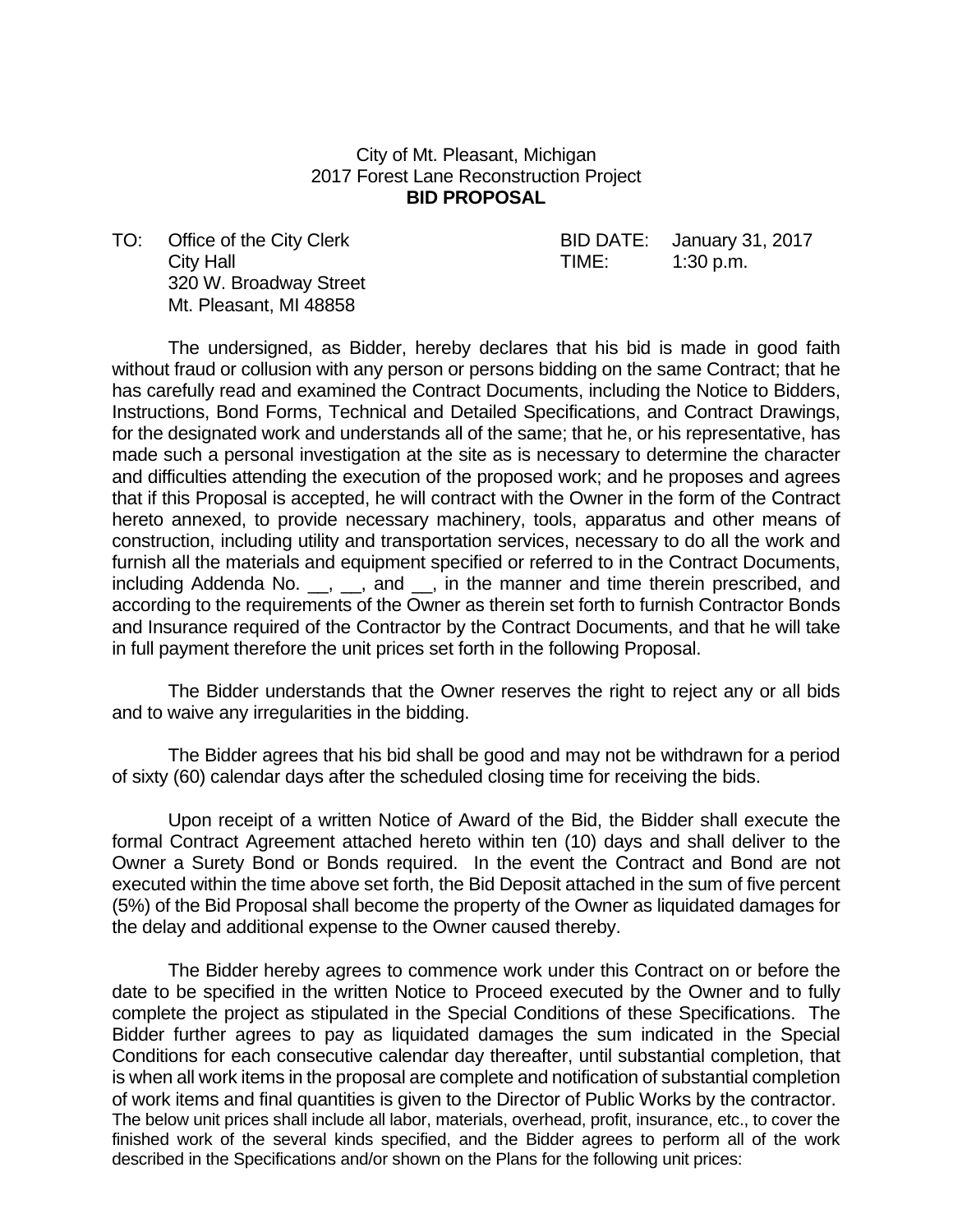## **BASE BID**

| <b>DESCRIPTION</b>                                      | <b>QTY</b>     | <b>UNIT</b> | <b>UNIT PRICE</b> | <b>TOTAL COST</b>         |
|---------------------------------------------------------|----------------|-------------|-------------------|---------------------------|
| <b>Preconstruction Audio/Video</b><br>Recording         | 1              | <b>LS</b>   | \$                | \$                        |
| <b>Minor Traf Devices</b>                               | 1              | <b>LS</b>   | \$                | \$                        |
| Curb and Gutter, Rem                                    | 40             | Lft         | \$                | $\boldsymbol{\mathsf{S}}$ |
| Pavt, Rem                                               | 2,100          | Syd         | \$                | \$                        |
| Machine Grading, Modified                               | 6              | <b>Sta</b>  | \$                | \$                        |
| Subgrade Undercutting, Type II                          | 20             | Cyd         | \$                | \$                        |
| Erosion Control, Filter Bag                             | 4              | Ea          | \$                | \$                        |
| Dr Structure Cover, SAN, Modified                       | $\overline{2}$ | Ea          | \$                | $\boldsymbol{\mathsf{S}}$ |
| <b>HMA, 13A</b>                                         | 193            | Ton         | \$                | \$                        |
| <b>HMA, 36A</b>                                         | 138            | Ton         | \$                | $\boldsymbol{\mathsf{S}}$ |
| Subbase, CIP, Min. \$5.00                               | 730            | Cyd         | \$                | $\boldsymbol{\mathsf{S}}$ |
| Underdrain, Subgrade, Open-<br>Graded, 4 inch, Modified | 1,216          | Ft          | \$                | \$                        |
| Aggregate Base, 8 Inch                                  | 2,100          | Syd         | \$                | \$                        |
| Curb and Gutter, Conc, Det F4,<br>Modified              | 40             | Lft         | \$                | $\boldsymbol{\mathsf{S}}$ |
| <b>Restoration, Modified</b>                            | 1              | <b>Sta</b>  | \$                | $\boldsymbol{\mathsf{S}}$ |
| Water Main, Rem                                         | 115            | Lft         | \$                | \$                        |
| Water Main, 6 inch                                      | 115            | Lft         | \$                | \$                        |
| <b>Water Service - Short</b>                            | $\overline{2}$ | Ea          | \$                | \$                        |
| <b>Water Service - Long</b>                             | $\overline{2}$ | Ea          | \$                | \$                        |
| <b>Connect to Existing Water Main</b>                   | 1              | Ea          | \$                | $\boldsymbol{\mathsf{S}}$ |
| Testing (Allowance)                                     | 1              | <b>LS</b>   | \$3,000           | \$3,000                   |
| <b>TOTAL</b>                                            |                |             |                   | \$                        |

 $\_$  , and the set of the set of the set of the set of the set of the set of the set of the set of the set of the set of the set of the set of the set of the set of the set of the set of the set of the set of the set of th

Total (written)

\_\_\_\_\_\_\_\_\_\_\_\_\_\_\_\_\_\_\_\_\_\_\_\_\_\_\_\_\_\_\_\_\_\_\_\_\_\_\_\_\_\_\_\_\_\_\_\_\_\_\_\_\_\_ and \_\_\_/100 Dollars